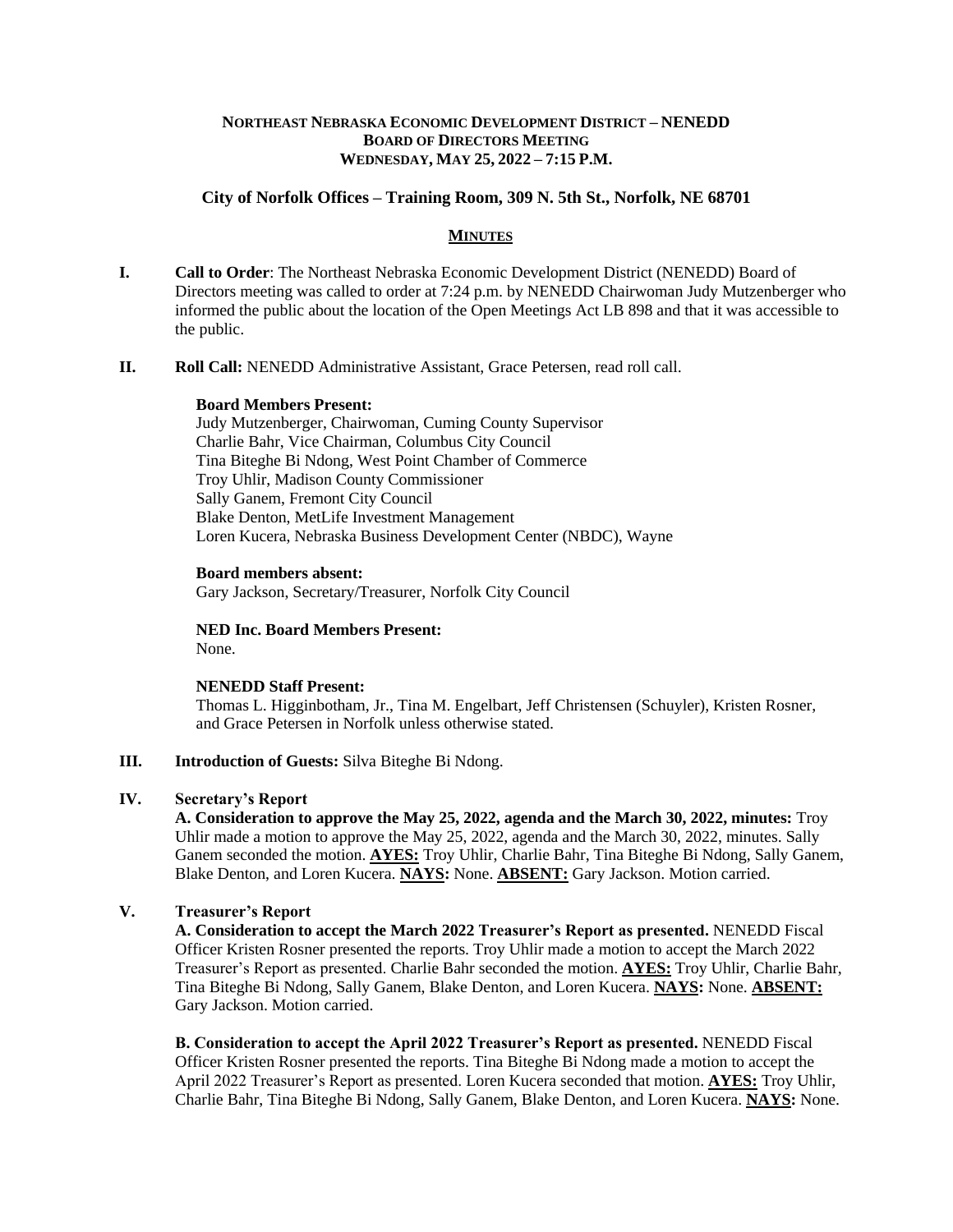#### **ABSENT:** Gary Jackson. Motion carried.

## **VI. Action Items**

**A. Consideration to approve a \$92,000 loan to ASQ Promotional Products, Inc. – Norfolk.**  NENEDD Business Loan Specialist Jeff Christensen presented. Three employees of ASQ Promotional Products, Inc. (Advertising Solutions of Quality) are planning the purchase of the business. The project involves the purchase of the business for the amount of the current loans with Elkhorn Valley Bank and NENEDD. They will also purchase an embroidery machine, pay off an inter-company receivable, and a company credit card. The current owners, Josh and Kayla Dinesen, have been NENEDD loan clients since February 2020. All payments have been made as promised. The total project costs are \$277,706. NENEDD will lend \$92,000 (NENEDD's current loan balance) to purchase the stock of ASQ Promotional Products, Inc. in Norfolk. This loan will have a term of 10 years at an interest rate of 4.50% (fixed). NENEDD will have a subordinate (2nd) lien position on the business assets of ASQ Promotional, Products, Inc. NENEDD will also file deeds of trust on the personal residences of April/Jeffery Koch, Amanda/Beau Viergutz, Kowen/Adam Lundy, and Jerry Smith, all in Norfolk. NENEDD also will require assignment of life insurance from April, Amanda, and Kowen, each for the amount of the loan for the life of the loan, and require personal guaranty from April/Jeffery Koch, Amanda/Beau Viergutz, Kowen/Adam Lundy, Jerry Smith, and any additional persons who may become shareholders or members of the Borrower in the future, as additional security to this loan. Troy Uhlir made a motion to approve a \$92,000 loan to ASQ Promotional Products, Inc. – Norfolk. Charlie Bahr seconded that motion. **AYES:** Troy Uhlir, Charlie Bahr, Tina Biteghe Bi Ndong, Sally Ganem, Blake Denton, and Loren Kucera. **NAYS:** None. **ABSENT:** Gary Jackson. Motion carried.

**B. Consideration to reappoint Aaron Gutz, Elizabeth McManigal, and Troy Weyhrich to another three-year term on the Northeast Revolving Loan Fund (RLF) Committee.** NENEDD Business Loan Specialist Jeff Christensen presented. The Northeast RLF Committee is a nine-member group that reviews NENEDD, NED, Inc., and local community business loans and make recommendations for approval. The terms of Aaron Gutz, Elizabeth McManigal, and Troy Weyhrich are due for renewal. All three have agreed to stay on for another three-year term. Charlie Bahr made a motion to reappoint Aaron Gutz, Elizabeth McManigal, and Troy Weyhrich to another three-year term on the Northeast Revolving Loan Fund (RLF) Committee. Troy Uhlir seconded that motion. **AYES:** Troy Uhlir, Charlie Bahr, Tina Biteghe Bi Ndong, Sally Ganem, Blake Denton, and Loren Kucera. **NAYS:** None. **ABSENT:** Gary Jackson. Motion carried.

**C. Consideration for approval to close the BankFirst account ending in \*\*\*8111.** NENEDD Fiscal Officer Kristen Rosner presented. The NENEDD Regional Revolving Loan Fund checking account was created to hold economic development funds on behalf of the various communities before the Nonprofit Development Organization process was created to defederalize economic development funds received from Community Development Block Grants. The Nebraska Department of Economic Development (NDED) encouraged communities to either repurpose their program income funds created from economic development or housing projects, or send the funds back to the Department for future grant awards. This process started in 2019, and, of the original 11 communities involved in the regional account, the Village of Thurston holds the remaining funds. The Village of Thurston had a public hearing on May 10, 2022, and approved the discontinuation of their revolving loan fund. The fund remaining in the regional account will be returned to NDED. There is no purpose for the NE Regional RLF Checking account ending in \*\*\*8111. The NENEDD staff recommends closing BankFirst account \*\*\*8111. Tina Biteghe Bi Ndong made a motion to approve closing BankFirst account ending in \*\*\*8111. Loren Kucera seconded that motion. **AYES:** Troy Uhlir, Charlie Bahr, Tina Biteghe Bi Ndong, Sally Ganem, Blake Denton, and Loren Kucera. **NAYS:** None. **ABSENT:** Gary Jackson. Motion carried.